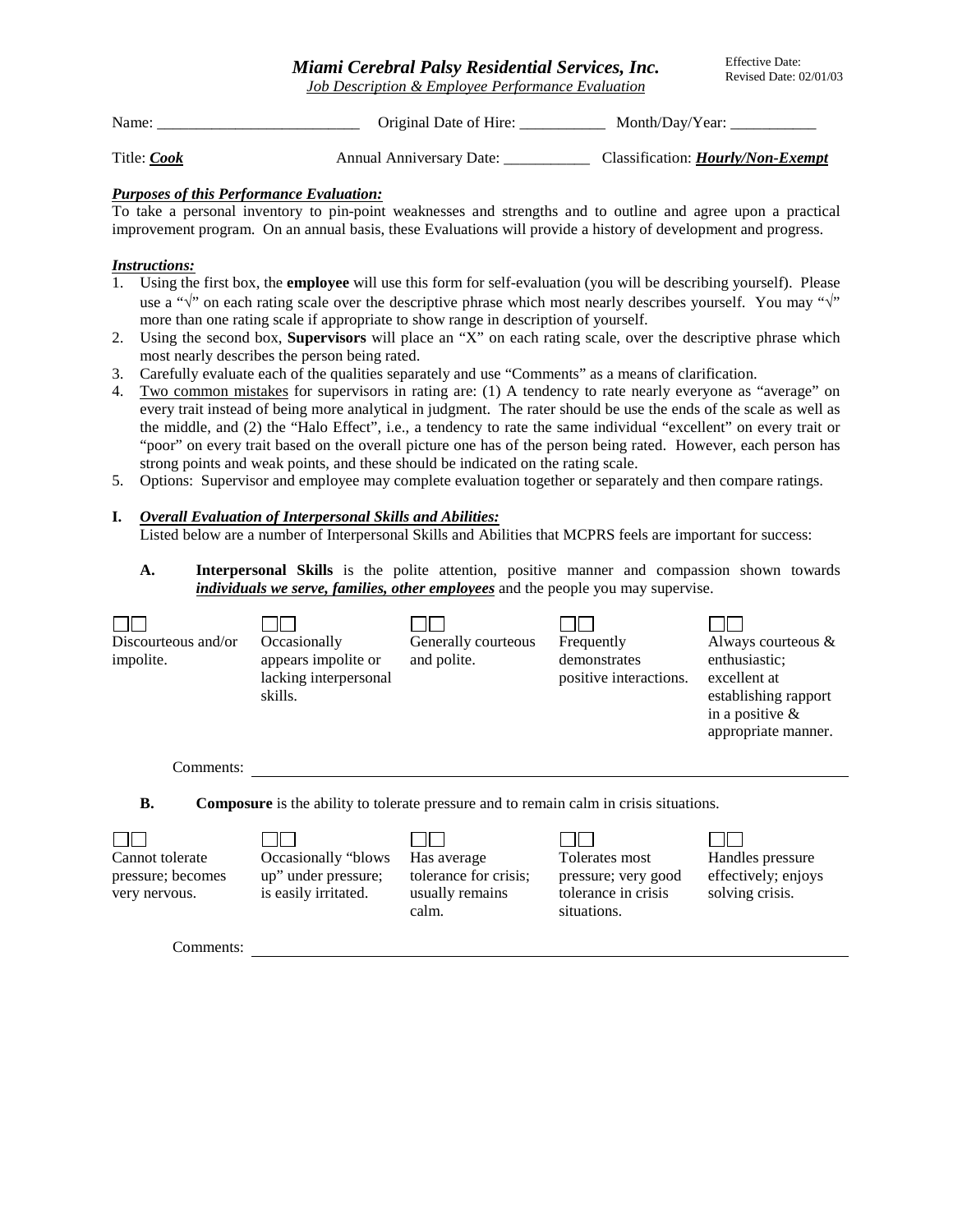| J. |  |  |  | <b>Dependability</b> is the ability to do required jobs well, with minimum supervision and/or follow up. |  |
|----|--|--|--|----------------------------------------------------------------------------------------------------------|--|
|----|--|--|--|----------------------------------------------------------------------------------------------------------|--|

| Requires close<br>supervision; is<br>unreliable.                                                | Sometimes requires<br>close supervision.                                  | Usually takes care of<br>necessary tasks &<br>completes with<br>reasonable<br>promptness.             | Requires little or no<br>supervision;<br>generally is reliable. | Requires absolute<br>minimum<br>supervision. Is<br>always reliable.        |  |  |  |  |  |
|-------------------------------------------------------------------------------------------------|---------------------------------------------------------------------------|-------------------------------------------------------------------------------------------------------|-----------------------------------------------------------------|----------------------------------------------------------------------------|--|--|--|--|--|
| Comments:                                                                                       |                                                                           |                                                                                                       |                                                                 |                                                                            |  |  |  |  |  |
| D.                                                                                              | problem situations.                                                       | Adaptability is the ability to understand instructions, to meet changing conditions and to solve new  |                                                                 |                                                                            |  |  |  |  |  |
| Requires repeated<br>instruction, direction<br>& explanation.                                   | Requires more than<br>average instructions<br>and explanations.           | Grasps instructions<br>with average ability.                                                          | Usually quick to<br>understand & learn.                         | Exceptionally keen,<br>alert & creative.                                   |  |  |  |  |  |
| Comments:                                                                                       |                                                                           |                                                                                                       |                                                                 |                                                                            |  |  |  |  |  |
| E.                                                                                              | follows safe work practices.                                              | Neatness/Safety is the orderliness and cleanliness in which an individual keeps his/her work area and |                                                                 |                                                                            |  |  |  |  |  |
| Disorderly or untidy;<br>creates hazards.                                                       | Some tendency to be<br>careless, untidy<br>and/or unsafe.                 | Ordinarily keeps<br>work area fairly neat<br>& safe.                                                  | Quite conscientious<br>about neatness,<br>safety & cleanliness. | Extremely neat,<br>clean, orderly &<br>insures safety of self<br>& others. |  |  |  |  |  |
| Comments:                                                                                       |                                                                           |                                                                                                       |                                                                 |                                                                            |  |  |  |  |  |
| F.<br>Initiative/Motivation is your personal commitment to go above and beyond your job duties. |                                                                           |                                                                                                       |                                                                 |                                                                            |  |  |  |  |  |
| Shows minimal<br>interest or efforts<br>towards job<br>improvement.                             | Occasionally<br>exhibits interest &<br>efforts toward job<br>improvement. | Generally attempts<br>to improve<br>performance.                                                      | Frequently performs<br>above expectations.                      | Extremely dedicated<br>to perform above<br>expectations<br>consistently.   |  |  |  |  |  |
| Comments:                                                                                       |                                                                           |                                                                                                       |                                                                 |                                                                            |  |  |  |  |  |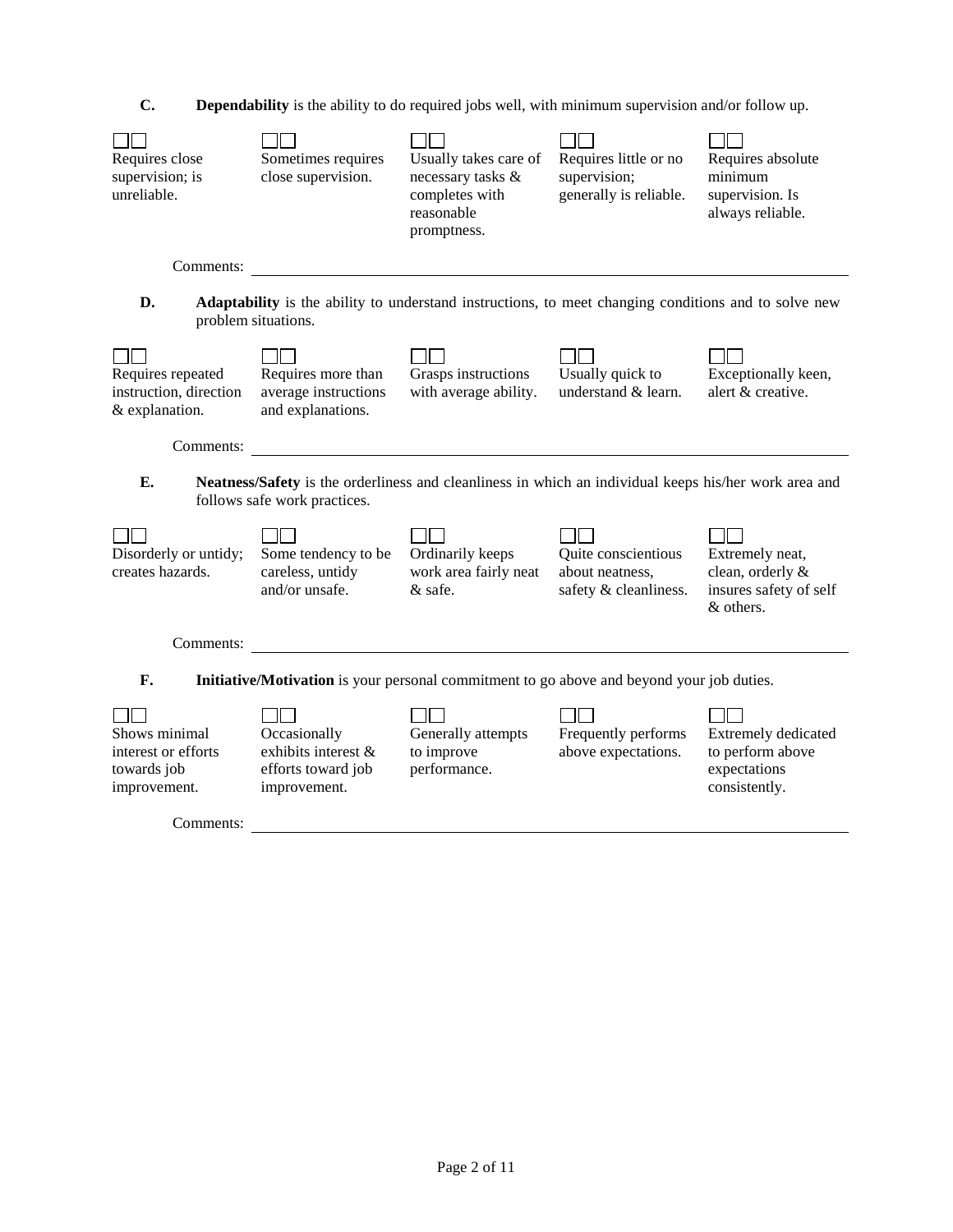**G. Communication** is the ability to give and receive information accurately.



Adapted from Form 102, VW Eimicke Association, Inc.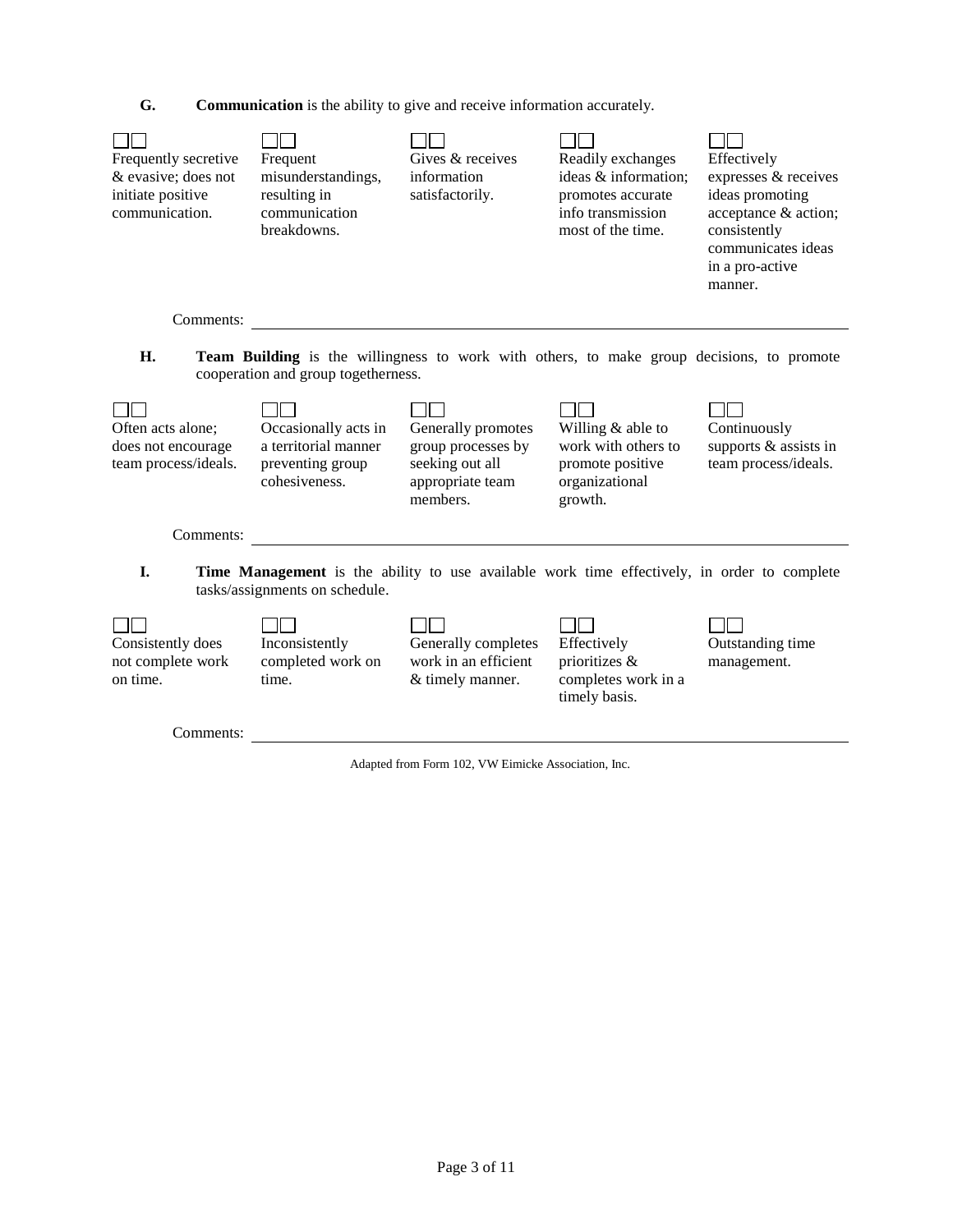| Goals<br><b>Next</b><br>Year | <b>Specific Duties &amp; Responsibilities</b>     | Was it<br>Accomplished? |    |   | How was it Accomplished? |   |             |    |
|------------------------------|---------------------------------------------------|-------------------------|----|---|--------------------------|---|-------------|----|
|                              |                                                   | Yes                     | No | A | $\mathbf O$              | S | $\mathbf R$ | NB |
|                              | Responsible for complying with all State,<br>1.   |                         |    |   |                          |   |             |    |
|                              | Federal and local rules, regulations, safety      |                         |    |   |                          |   |             |    |
|                              | standards, laws and Individual's Bill of          |                         |    |   |                          |   |             |    |
|                              | Rights as related to specific job duties:         |                         |    |   |                          |   |             |    |
|                              | Participates in the survey process by<br>a.       |                         |    |   |                          |   |             |    |
|                              | attending to surveyors needs, offering            |                         |    |   |                          |   |             |    |
|                              | applicable information, answering                 |                         |    |   |                          |   |             |    |
|                              | questions, attending exits and attending          |                         |    |   |                          |   |             |    |
|                              | all other survey needs as required.               |                         |    |   |                          |   |             |    |
|                              | <b>MEAL PREPARATION</b><br>2.                     |                         |    |   |                          |   |             |    |
|                              | Assist the Lead Cook in preparation of<br>a.      |                         |    |   |                          |   |             |    |
|                              | meals for the Adult Day Training                  |                         |    |   |                          |   |             |    |
|                              | Program according to prescribed diet              |                         |    |   |                          |   |             |    |
|                              | order and as written on the Diet Roster.          |                         |    |   |                          |   |             |    |
|                              | Prepare and cook dinner meal as<br>$\mathbf{b}$ . |                         |    |   |                          |   |             |    |
|                              | indicated by the menu, the diet order and         |                         |    |   |                          |   |             |    |
|                              | the Recipe Book. Mealtime schedule to             |                         |    |   |                          |   |             |    |
|                              | be adhered to.                                    |                         |    |   |                          |   |             |    |
|                              | Prepare for as needed for next day/next<br>c.     |                         |    |   |                          |   |             |    |
|                              | meal.                                             |                         |    |   |                          |   |             |    |
|                              | Prepare and date chilled desserts, snacks<br>d.   |                         |    |   |                          |   |             |    |
|                              | and other foods as needs dictate.                 |                         |    |   |                          |   |             |    |
|                              | 3.<br><b>MEAL SERVICE</b>                         |                         |    |   |                          |   |             |    |
|                              | Record and maintain proper holding<br>a.          |                         |    |   |                          |   |             |    |
|                              | temperatures for all menu items until             |                         |    |   |                          |   |             |    |
|                              | ready for shipping/serving (hot food: not         |                         |    |   |                          |   |             |    |
|                              | less than 140 degrees, cold food: not             |                         |    |   |                          |   |             |    |
|                              | more than 45 degrees).                            |                         |    |   |                          |   |             |    |
|                              | Plate up dinner meal and deliver and/or<br>b.     |                         |    |   |                          |   |             |    |
|                              | have PCI pick up food cart immediately            |                         |    |   |                          |   |             |    |
|                              | following food being plated up.                   |                         |    |   |                          |   |             |    |
|                              | Ensure that food is being served<br>c.            |                         |    |   |                          |   |             |    |
|                              | attractively and in a timely manner.              |                         |    |   |                          |   |             |    |
|                              | Pick up and/or have PCI return meal cart<br>d.    |                         |    |   |                          |   |             |    |
|                              | and plates after meal service as                  |                         |    |   |                          |   |             |    |
|                              | applicable.                                       |                         |    |   |                          |   |             |    |
|                              | Prepare, pack date, and store workshop<br>e.      |                         |    |   |                          |   |             |    |
|                              | menus as indicated on selective menu.             |                         |    |   |                          |   |             |    |
|                              | Monitor meal acceptance by individuals<br>f.      |                         |    |   |                          |   |             |    |
|                              | by making meal rounds and interview               |                         |    |   |                          |   |             |    |
|                              | individuals.                                      |                         |    |   |                          |   |             |    |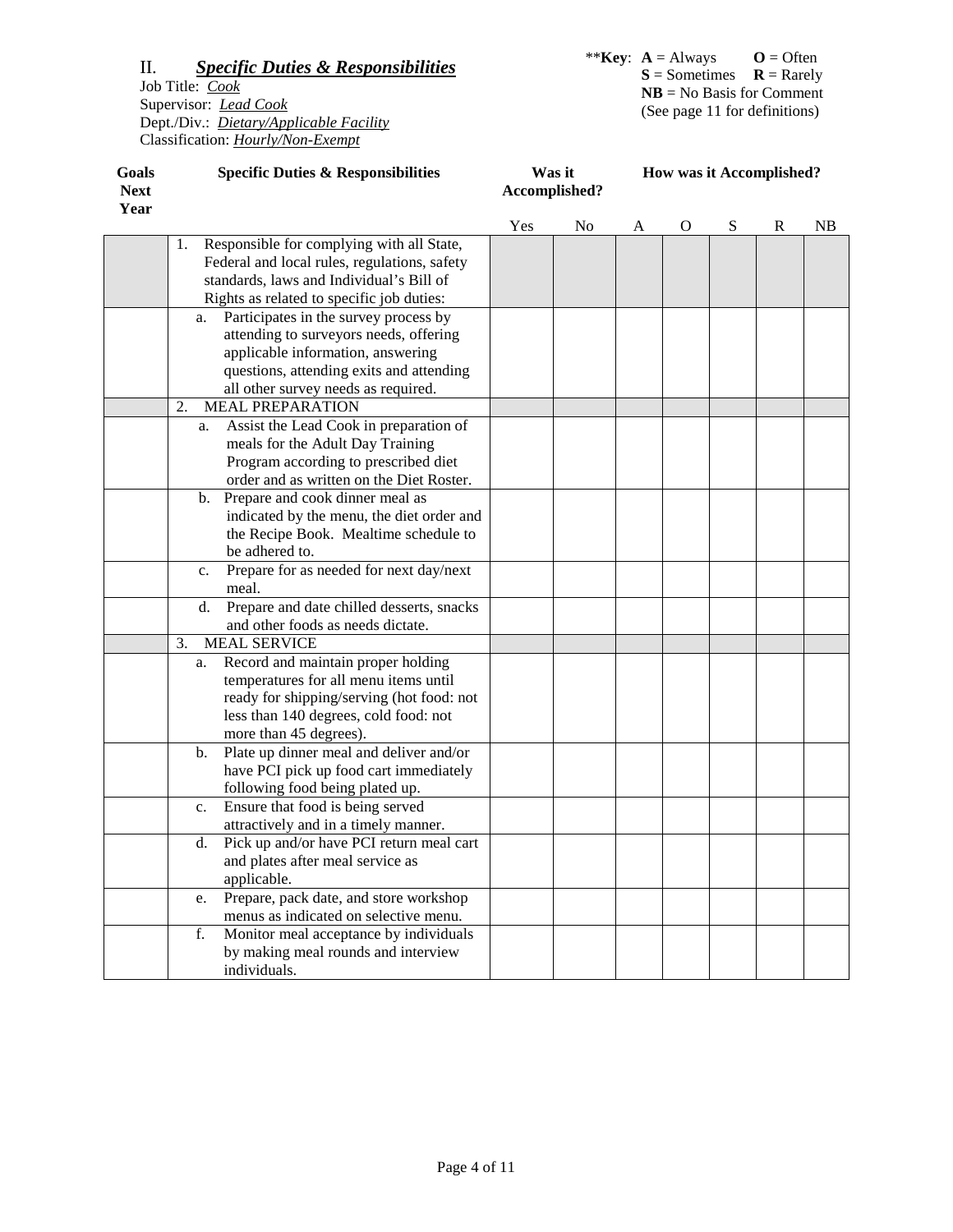| Goals               | <b>Specific Duties &amp; Responsibilities</b> | Was it        | <b>How was it Accomplished?</b> |  |  |
|---------------------|-----------------------------------------------|---------------|---------------------------------|--|--|
| <b>Next</b><br>Year |                                               | Accomplished? |                                 |  |  |
|                     |                                               |               |                                 |  |  |

|                                                      | Yes | N <sub>0</sub> | A | $\Omega$ | S | R | NB |
|------------------------------------------------------|-----|----------------|---|----------|---|---|----|
| <b>SANITATION</b><br>4.                              |     |                |   |          |   |   |    |
| Wear hairnet/cap over hair while in<br>a.            |     |                |   |          |   |   |    |
| commercial kitchen. Wear gloves when                 |     |                |   |          |   |   |    |
| directly handling food.                              |     |                |   |          |   |   |    |
| Clean and maintain work areas to<br>b.               |     |                |   |          |   |   |    |
| include outside kitchen dumpsters and                |     |                |   |          |   |   |    |
| recycling areas, equipment and utensils              |     |                |   |          |   |   |    |
| after each use to maintain dietary                   |     |                |   |          |   |   |    |
| department sanitation.                               |     |                |   |          |   |   |    |
| Follow cleaning schedule as posted in<br>c.          |     |                |   |          |   |   |    |
| the commercial kitchen.                              |     |                |   |          |   |   |    |
| Wash and sanitize all dishes, utensil<br>$d_{\cdot}$ |     |                |   |          |   |   |    |
| trays, and adaptive equipment used for               |     |                |   |          |   |   |    |
| meals. The sanitizer and/or the three-               |     |                |   |          |   |   |    |
| compartment sink are to be utilized.                 |     |                |   |          |   |   |    |
| Empty garbage containers after each<br>e.            |     |                |   |          |   |   |    |
| meal or as needed to maintain sanitary               |     |                |   |          |   |   |    |
| standards.                                           |     |                |   |          |   |   |    |
| f.<br>Check refrigerator and freezer                 |     |                |   |          |   |   |    |
| temperature at all three houses on a daily           |     |                |   |          |   |   |    |
| basis and document readings as required.             |     |                |   |          |   |   |    |
| Monitor cleanliness of alternate kitchen,<br>g.      |     |                |   |          |   |   |    |
| rectifies and communicates findings to               |     |                |   |          |   |   |    |
| facility administrator.                              |     |                |   |          |   |   |    |
| Assist in stocking, dating and rotating<br>h.        |     |                |   |          |   |   |    |
| new stock.                                           |     |                |   |          |   |   |    |
| i.<br>Stock each house as applicable with one        |     |                |   |          |   |   |    |
| weeks supply of supplements removed                  |     |                |   |          |   |   |    |
| from its box.                                        |     |                |   |          |   |   |    |
|                                                      |     |                |   |          |   |   |    |
| j.<br>Complies with all health, safety and           |     |                |   |          |   |   |    |
| sanitary practices of food handling,                 |     |                |   |          |   |   |    |
| general cleanliness and maintenance of               |     |                |   |          |   |   |    |
| kitchen and dining areas.                            |     |                |   |          |   |   |    |
| 5.<br><b>ADMINISTRATIVE</b>                          |     |                |   |          |   |   |    |
| Responsible for locking and securing<br>a.           |     |                |   |          |   |   |    |
| kitchen area and equipment before                    |     |                |   |          |   |   |    |
| clocking out.                                        |     |                |   |          |   |   |    |
| Receives deliveries, checking for<br>b.              |     |                |   |          |   |   |    |
| accuracy, and damage.                                |     |                |   |          |   |   |    |
| Responsible for lead cooks<br>c.                     |     |                |   |          |   |   |    |
| responsibilities when covering for the               |     |                |   |          |   |   |    |
| lead cook.                                           |     |                |   |          |   |   |    |
| Responsible for working a flexible work<br>d.        |     |                |   |          |   |   |    |
| schedule that addresses facility needs as            |     |                |   |          |   |   |    |
| required by supervisor, director of                  |     |                |   |          |   |   |    |
| nutritional services and/or administrator            |     |                |   |          |   |   |    |
| as applicable.                                       |     |                |   |          |   |   |    |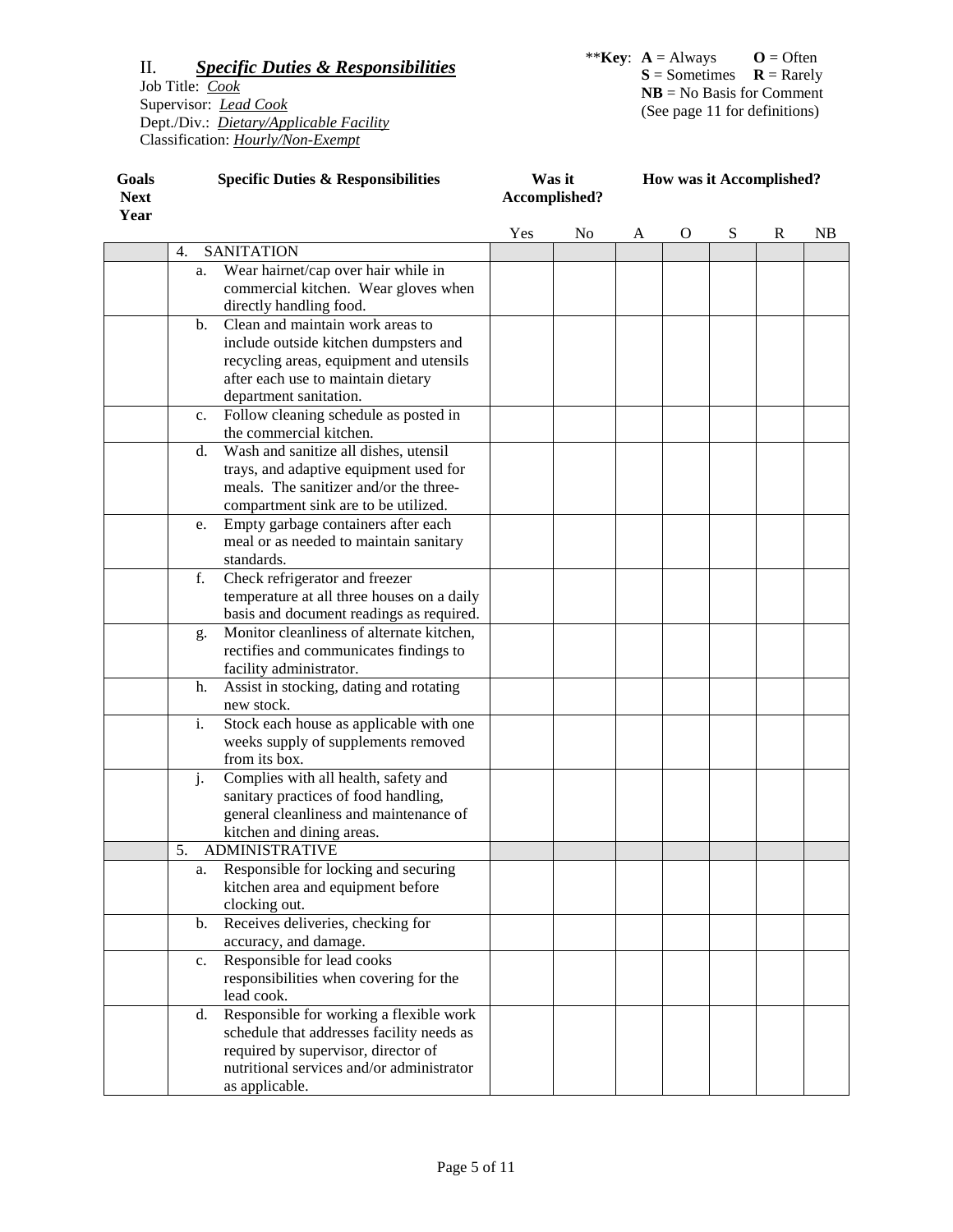| Goals<br><b>Next</b><br>Year | <b>Specific Duties &amp; Responsibilities</b>                                                                     | Was it<br>Accomplished? |    |   |              | How was it Accomplished? |              |    |
|------------------------------|-------------------------------------------------------------------------------------------------------------------|-------------------------|----|---|--------------|--------------------------|--------------|----|
|                              |                                                                                                                   | Yes                     | No | A | $\mathbf{O}$ | S                        | $\mathbb{R}$ | NB |
|                              | When interacting with individuals focus on<br>6.<br>skills and competencies directed toward<br>individuals needs: |                         |    |   |              |                          |              |    |
|                              | Respects and treats individuals with<br>a.                                                                        |                         |    |   |              |                          |              |    |
|                              | dignity and has a positive regard for how                                                                         |                         |    |   |              |                          |              |    |
|                              | they refer to each person served.                                                                                 |                         |    |   |              |                          |              |    |
|                              | Uses behavioral principals in service<br>b.                                                                       |                         |    |   |              |                          |              |    |
|                              | interactions with individuals, uses                                                                               |                         |    |   |              |                          |              |    |
|                              | developmental programming principals                                                                              |                         |    |   |              |                          |              |    |
|                              | and techniques, i.e.: functional training                                                                         |                         |    |   |              |                          |              |    |
|                              | techniques and uses/implements positive                                                                           |                         |    |   |              |                          |              |    |
|                              | behavior intervention programming.                                                                                |                         |    |   |              |                          |              |    |
|                              | Demonstrate the skills and techniques<br>c.                                                                       |                         |    |   |              |                          |              |    |
|                              | necessary to administer interventions to                                                                          |                         |    |   |              |                          |              |    |
|                              | manage the inappropriate behavior of                                                                              |                         |    |   |              |                          |              |    |
|                              | individuals served. Correctly and                                                                                 |                         |    |   |              |                          |              |    |
|                              | consistently implements behavior plans                                                                            |                         |    |   |              |                          |              |    |
|                              | of individuals when working with them.                                                                            |                         |    |   |              |                          |              |    |
|                              | 7.<br>Advocates for individual preferences in                                                                     |                         |    |   |              |                          |              |    |
|                              | foods and provides individual with choice                                                                         |                         |    |   |              |                          |              |    |
|                              | making opportunities for meals and meal                                                                           |                         |    |   |              |                          |              |    |
|                              | preparations and reviews these choices with                                                                       |                         |    |   |              |                          |              |    |
|                              | supervisor or director of nutritional services                                                                    |                         |    |   |              |                          |              |    |
|                              | as applicable prior to implementation or                                                                          |                         |    |   |              |                          |              |    |
|                              | making changes to ensure individual is not                                                                        |                         |    |   |              |                          |              |    |
|                              | compromised.                                                                                                      |                         |    |   |              |                          |              |    |
|                              | Receives and accepts training in own<br>a.                                                                        |                         |    |   |              |                          |              |    |
|                              | job to assure adequate delivery of                                                                                |                         |    |   |              |                          |              |    |
|                              | services. This training is to be                                                                                  |                         |    |   |              |                          |              |    |
|                              | completed with designated time frames                                                                             |                         |    |   |              |                          |              |    |
|                              | as per policy and procedure.                                                                                      |                         |    |   |              |                          |              |    |
|                              | Receives training in other disciplines as<br>b.                                                                   |                         |    |   |              |                          |              |    |
|                              | applicable and as needs dictate.<br>Department custodian of all food services                                     |                         |    |   |              |                          |              |    |
|                              | 8.                                                                                                                |                         |    |   |              |                          |              |    |
|                              | property management and control as<br>follows:                                                                    |                         |    |   |              |                          |              |    |
|                              | Assist lead cook and facility<br>a.                                                                               |                         |    |   |              |                          |              |    |
|                              | administrator in maintaining current                                                                              |                         |    |   |              |                          |              |    |
|                              | inventory system to include proper                                                                                |                         |    |   |              |                          |              |    |
|                              | identification, tracking, tagging and                                                                             |                         |    |   |              |                          |              |    |
|                              | documentation.                                                                                                    |                         |    |   |              |                          |              |    |
|                              | Assist lead cook, facility administrator<br>b.                                                                    |                         |    |   |              |                          |              |    |
|                              | and/or director of nutritional services as                                                                        |                         |    |   |              |                          |              |    |
|                              | applicable in the implementation of                                                                               |                         |    |   |              |                          |              |    |
|                              | annual property, inventory/inspections                                                                            |                         |    |   |              |                          |              |    |
|                              | to include: condition of items, cost,                                                                             |                         |    |   |              |                          |              |    |
|                              | count, location, etc.                                                                                             |                         |    |   |              |                          |              |    |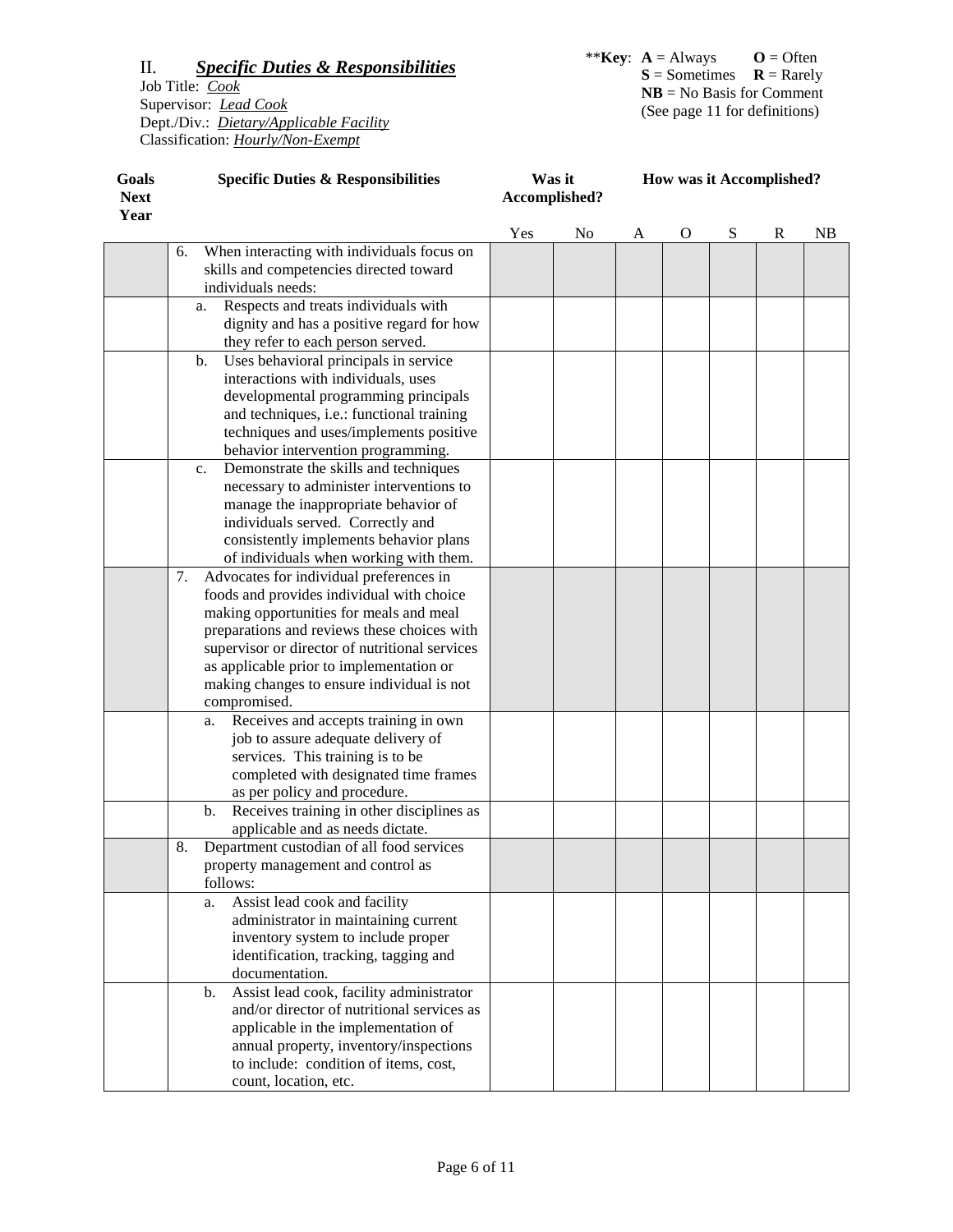| Goals<br><b>Next</b> | <b>Specific Duties &amp; Responsibilities</b><br>Year                                                                                                                                                           |     | Was it<br>Accomplished? |   | How was it Accomplished? |   |   |    |
|----------------------|-----------------------------------------------------------------------------------------------------------------------------------------------------------------------------------------------------------------|-----|-------------------------|---|--------------------------|---|---|----|
|                      |                                                                                                                                                                                                                 | Yes | No                      | A | O                        | S | R | NB |
|                      | Ensuring proper maintenance and<br>c.<br>disposal of property per established<br>policies to include lost or stolen                                                                                             |     |                         |   |                          |   |   |    |
|                      | property.                                                                                                                                                                                                       |     |                         |   |                          |   |   |    |
|                      | Follow proper purchasing and receiving<br>d.<br>systems.                                                                                                                                                        |     |                         |   |                          |   |   |    |
|                      | Ensuring proper use and maintenance<br>e.<br>of equipment to include<br>implementation of proper safety<br>practices.                                                                                           |     |                         |   |                          |   |   |    |
|                      | 9. Responsible for the facilities emergency<br>management as follows:                                                                                                                                           |     |                         |   |                          |   |   |    |
|                      | Assists lead cook and/or director of<br>a.<br>nutritional services in monitoring<br>compliance with emergency food and<br>water supply storage requirements at<br>the facility.                                 |     |                         |   |                          |   |   |    |
|                      | Assists lead cook in maintaining<br>b.<br>emergency dietary meal plan. Dates<br>and rotates food every six months.<br>Participates in hurricane drill.                                                          |     |                         |   |                          |   |   |    |
|                      | Participates in the implementation of<br>c.<br>the emergency management plan at the<br>facility as directed by supervisor,<br>director of nutritional services and/or<br>facility administrator.                |     |                         |   |                          |   |   |    |
|                      | Ensures availability to facility<br>d.<br>administrator during time of natural<br>disasters (i.e.: hurricane, tornadoes,<br>fire, etc.) as needs dictate or as directed<br>by director of nutritional services. |     |                         |   |                          |   |   |    |
|                      | 10. Assist in the area of client care as directed<br>by facility administrator.                                                                                                                                 |     |                         |   |                          |   |   |    |
|                      | 11. Actively encourages co-workers to address<br>retention concerns proactively (i.e.:<br>suggesting they talk to supervisor, etc.).                                                                            |     |                         |   |                          |   |   |    |
|                      | 12. Performs all other related duties as needed<br>or as requested by supervisor, director of<br>nutritional services and/or facility<br>administrator.                                                         |     |                         |   |                          |   |   |    |
|                      | 13. Is required to report to work in a period of<br>civil unrest or natural disaster, in<br>accordance with the agency emergency<br>procedures.                                                                 |     |                         |   |                          |   |   |    |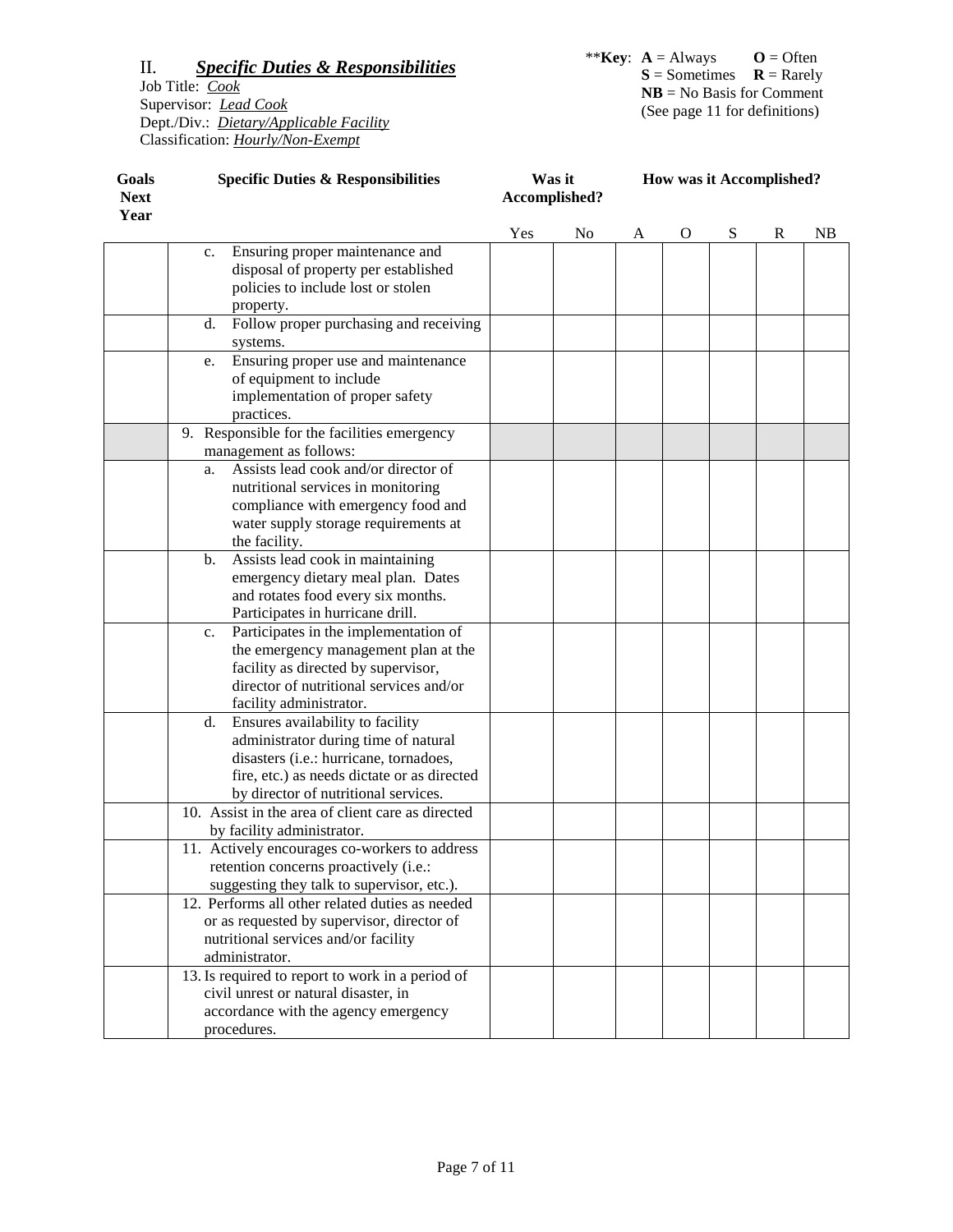**III**. *Attendance* – You were absent \_\_\_\_\_\_\_\_\_\_\_ days this year.

| Comments:         |  |
|-------------------|--|
| Tardiness -       |  |
| <b>Dress Code</b> |  |
| Compliance -      |  |

**IV.** *OVERALL EVALUATION* **in comparison with other employees with the same or similar length of service** on this job and/or similar responsibilities/position within the agency. You may "X" several descriptions to indicate range in performance. **(Completed by Supervisor)**

| Definitely      | Making progress. | Doing an     | Above average. | Excellent. | Outstanding. |
|-----------------|------------------|--------------|----------------|------------|--------------|
| unsatisfactory. |                  | average job. |                |            |              |

#### **V.** *ACCOMPLISHMENTS/STRENGTHS/AREAS FOR IMPROVEMENT AND GOALS:* **(Completed by Supervisor)**

## **ACCOMPLISHMENTS THIS PAST YEAR:**

| . .                | 6.                   |
|--------------------|----------------------|
| ി<br>، سە          | $\mathcal{L}$<br>. . |
| ⌒<br>$\mathcal{L}$ | 8.                   |
| 4.                 | 9.                   |
| . ب                | 10.                  |

#### **MAJOR STRONG POINTS ARE:**

| ◠  |  |
|----|--|
| っ  |  |
| т. |  |
|    |  |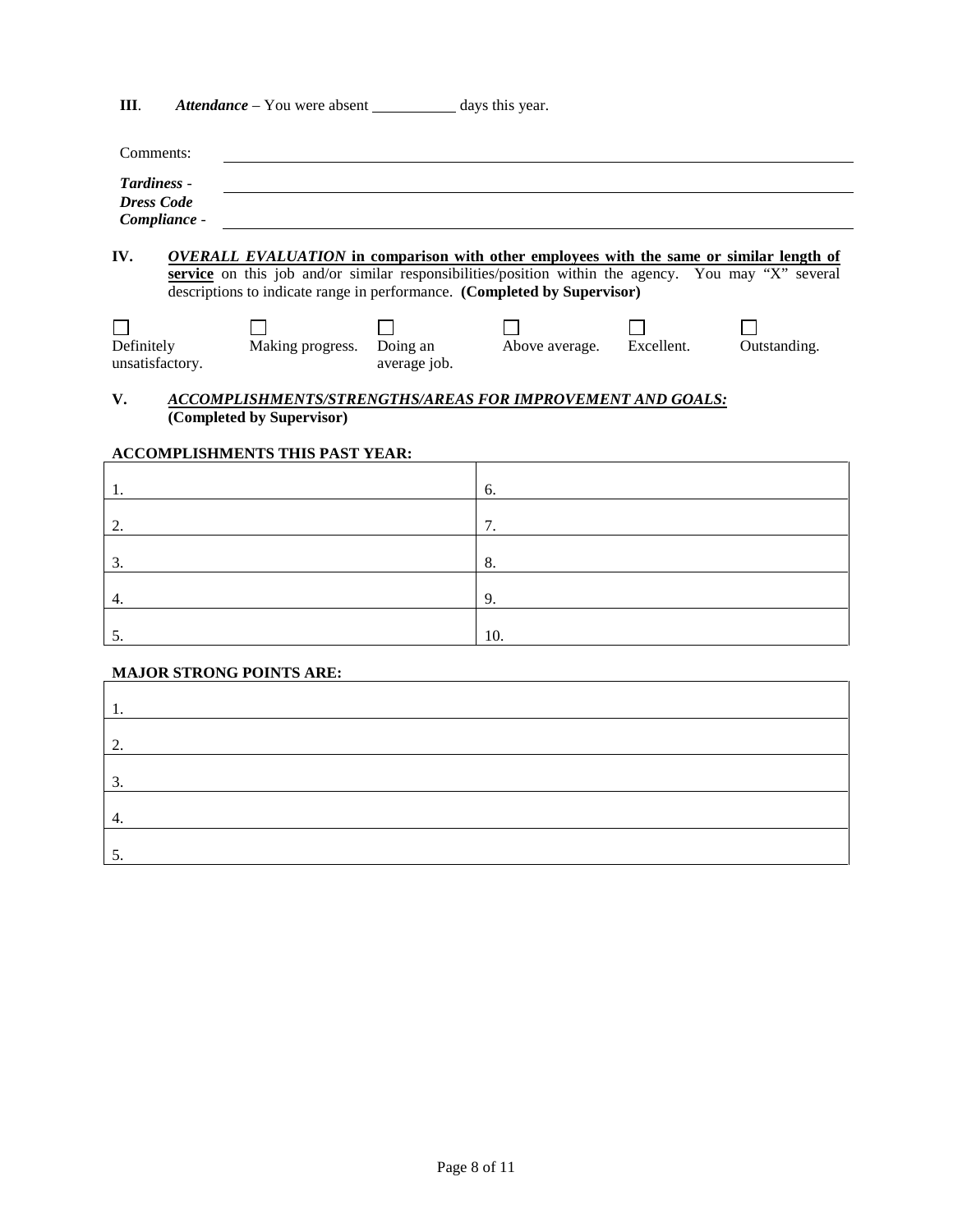## **AREAS TO BE IMPROVED UPON:**

| ◠<br>٠. |  |
|---------|--|
| 3.      |  |
| ٠.      |  |
| C.      |  |

# **VI. OVERALL COMMENTS** (Completed by Supervisor)

| ◠<br>، ت |  |  |
|----------|--|--|
| 3.       |  |  |
| ᅮ.       |  |  |
| C.       |  |  |

## **VII. COMMENTS** *re: Status of last year's goals & areas to be improved upon and suggestions to improve agency, department or supervisor:* **(Completed by Supervisor)**

# **VIII.** *SUGGESTIONS to improve agency/department and/or supervisor:* **(Completed by employee)**

| . .           |  |
|---------------|--|
| <u>.</u>      |  |
| ╭<br><u>.</u> |  |
|               |  |

# **IX. Are you interested in a promotional job opportunity with MCPRS, Inc.?**  $\Box$ Yes  $\Box$ No

| If yes, what position?                                                                                |  |  |
|-------------------------------------------------------------------------------------------------------|--|--|
| Why do you believe<br>you should be given<br>consideration for the<br>position you have<br>indicated? |  |  |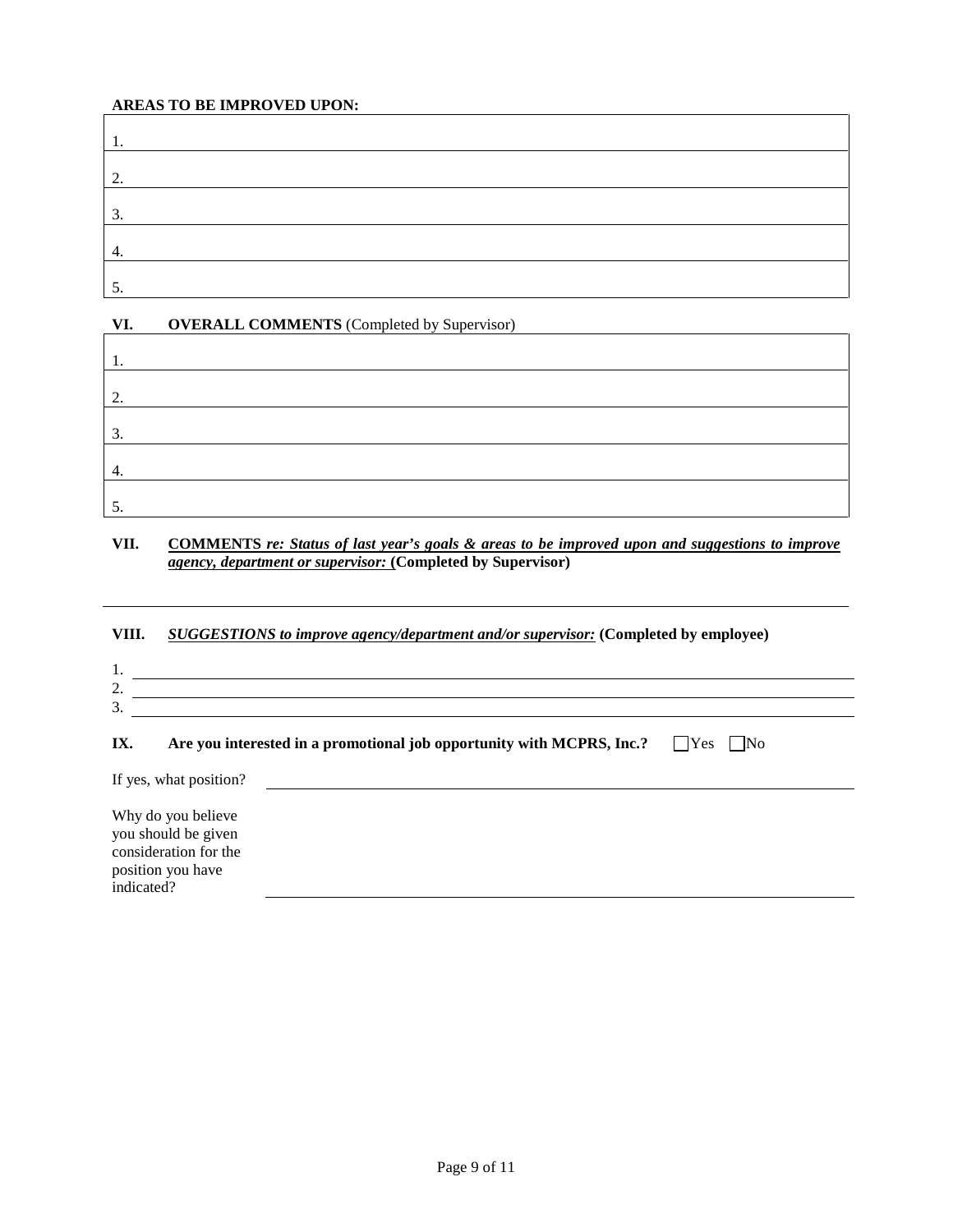#### **SUPERVISOR'S COMMENTS:**

- **X. The base salary of your position is reviewed annually by MCPRS, Inc. We are committed to increasing base salaries if we have available resources. Miami Cerebral Palsy Residential Services, Inc. goal is to provide all employees with an annual cost of living increase at the end of each year's employment. The annual increase is based upon available financial resources.** (See Status Change Form when an increase is applicable.)
- **XI. QUALIFICATIONS** (Education/Experience/Licenses/Personal Characteristics) **Classification: Hourly/Non-Exempt**
	- 1. Previous experience in food preparation in a healthcare institution (1 year minimum).
		- 2. Knowledge of therapeutic diets.
		- 3. Ability to follow standardized recipes and follow menus.
		- 4. Able to use industrial kitchen equipment.
		- 5. Able to take direction.
		- 6. Must have the ability to read, write and speak English fluently.
		- 7. Must have ability to lift a minimum of 50 lbs.

#### **XII.** *JOB DESCRIPTION COMMITMENT:*

- A. I have read and am fully aware of all the responsibilities indicated in this position description, and I acknowledge the fact that I will be held accountable for insuring that all duties are carried out as deemed appropriate. The job description reflects the general details considered necessary to describe the principle functions of the job. It shall not be construed as a complete description of all work requirements that may be inherent to the job.
- B. As an employee of Miami Cerebral Palsy Residential Services, Inc., I understand that I am required to report to work (before, during and/or after) a period of civil unrest or natural disaster in accordance with the agency emergency procedures.
- C. As an employee of Miami Cerebral Palsy Residential Services, Inc. I am aware of and committed to a Drug Free Workplace.
- D. As an employee of Miami Cerebral Palsy Residential Services, Inc. I understand I am required to comply with all safety and health related policies.